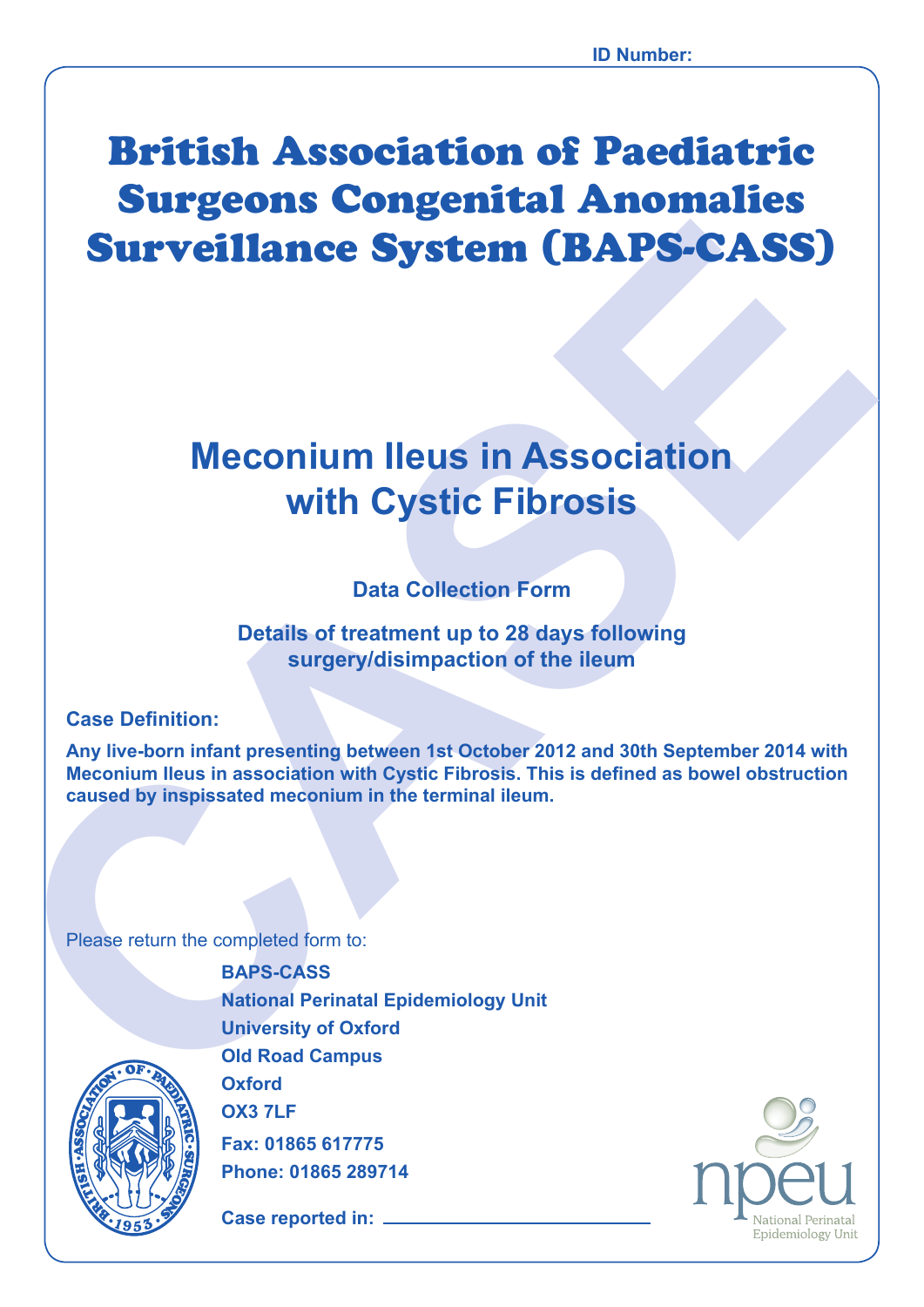## **Instructions**

- 1. Please do not enter any personally identifiable information (e.g. name, address or hospital number) on this form.
- 2. Please record the ID number from the front of this form against the infant's name on the Clinician's Section of the blue card retained in the BAPS folder.
- 3. Fill in the form using the information available in the infant's case notes.
- 4. If codes or examples are required, some lists (not exhaustive) are included on the back page of the form.
- 5. Tick the boxes as appropriate. If you require any additional space to answer a question please use the space provided in section 8.
- 6. Please complete all dates in the format DD/MM/YY, and all times using the 24hr clock e.g. 18:37
- **7. If you do not know the answers to some questions, please indicate this in section 8.**
- 8. If you encounter any problems with completing the form please contact the Study Administrator or use the space in section 8 to describe the problem.

| 4.  | li codes or examples are required, some lists (not exhaustive) are included on the back page of the<br>form.                                            |               |    |
|-----|---------------------------------------------------------------------------------------------------------------------------------------------------------|---------------|----|
| 5.  | Tick the boxes as appropriate. If you require any additional space to answer a question please use the<br>space provided in section 8.                  |               |    |
| 6.  | Please complete all dates in the format DD/MM/YY, and all times using the 24hr clock e.g. 18:37                                                         |               |    |
| 7.  | If you do not know the answers to some questions, please indicate this in section 8.                                                                    |               |    |
| 8.  | If you encounter any problems with completing the form please contact the Study Administrator or use<br>the space in section 8 to describe the problem. |               |    |
|     | <b>Section 1: Antenatal / Birth Data</b>                                                                                                                |               |    |
| 1.1 | What was the mother's year of birth?                                                                                                                    |               |    |
| 1.2 | Please give the first alphabetical part of mother's postcode<br>(e.g. OX for Oxfordshire, EH for Edinburgh, L for Liverpool)                            |               |    |
| 1.3 | Ethnic group <sup>1*</sup>                                                                                                                              |               |    |
| 1.4 | Gestational age at birth (completed weeks)                                                                                                              |               |    |
| 1.5 | Gender<br>female<br>male                                                                                                                                | indeterminate |    |
| 1.6 | <b>Birthweight</b>                                                                                                                                      |               |    |
| 1.7 | Was Meconium Ileus suspected antenatally?<br>If No, please go to 1.9                                                                                    | Yes           | No |
|     | If Yes, at what gestational age (completed weeks)?                                                                                                      |               |    |
| 1.8 | Which feature suggested the diagnosis? (tick all that apply)                                                                                            |               |    |
|     | Echogenic bowel                                                                                                                                         |               |    |
|     | Pseudocyst                                                                                                                                              |               |    |
|     | <b>Fetal Ascites</b>                                                                                                                                    |               |    |
|     | Dilated bowel                                                                                                                                           |               |    |
|     | Calcification                                                                                                                                           |               |    |
|     | Other                                                                                                                                                   |               |    |
|     |                                                                                                                                                         |               |    |
| 1.9 | Was maternal polyhydramnios present?                                                                                                                    | Yes           | No |
|     | 1.10 Is there a family history of cystic fibrosis?                                                                                                      | Yes           | No |
|     | If Yes, please specify which relatives _                                                                                                                |               |    |
|     | 1.11 Was an antenatal test for cystic fibrosis performed?                                                                                               | Yes           | No |
|     | If Yes, please specify (tick all that apply)                                                                                                            |               |    |
|     | <b>Maternal DNA</b>                                                                                                                                     |               |    |
|     | <b>Paternal DNA</b>                                                                                                                                     |               |    |
|     | <b>Fetal DNA</b>                                                                                                                                        |               |    |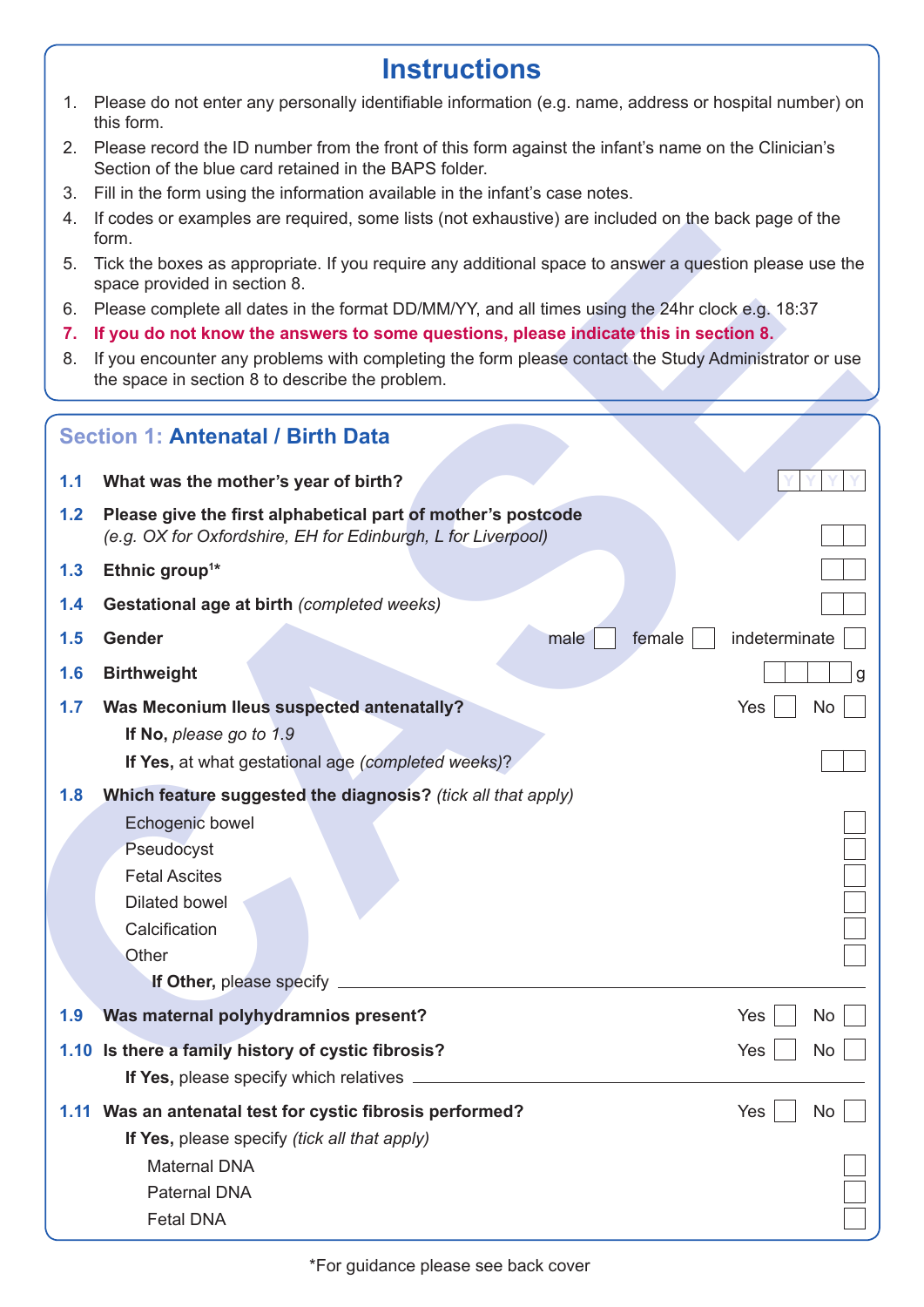| 2.1 | Age in days at first presentation to your hospital                                                                                                                        |                                                                     |                   | days                                                             |
|-----|---------------------------------------------------------------------------------------------------------------------------------------------------------------------------|---------------------------------------------------------------------|-------------------|------------------------------------------------------------------|
| 2.2 | What was the date of presentation?                                                                                                                                        |                                                                     |                   |                                                                  |
| 2.3 | Was the infant transferred from another hospital?                                                                                                                         |                                                                     |                   | <b>No</b><br>Yes                                                 |
|     |                                                                                                                                                                           | If Yes, please specify hospital where the infant was born.          |                   |                                                                  |
| 2.4 | Was the infant discharged home after birth and before diagnosis?                                                                                                          |                                                                     |                   | Yes<br>No                                                        |
| 2.5 | What features were apparent at presentation? (tick all that apply)                                                                                                        |                                                                     |                   |                                                                  |
|     | <b>Bile stained vomiting</b>                                                                                                                                              |                                                                     |                   |                                                                  |
|     | Non-bile stained vomiting                                                                                                                                                 |                                                                     |                   |                                                                  |
|     | Abdominal distension                                                                                                                                                      |                                                                     |                   |                                                                  |
|     | Failure to pass meconium                                                                                                                                                  |                                                                     |                   |                                                                  |
|     | Peritonitis                                                                                                                                                               |                                                                     |                   |                                                                  |
|     | <b>Bowel obstruction</b>                                                                                                                                                  |                                                                     |                   |                                                                  |
|     | Other                                                                                                                                                                     |                                                                     |                   |                                                                  |
|     | If Other, please specify _                                                                                                                                                |                                                                     |                   |                                                                  |
| 2.6 |                                                                                                                                                                           |                                                                     |                   | <b>Yes</b><br>No                                                 |
|     | Were there any associated anomalies?                                                                                                                                      |                                                                     |                   |                                                                  |
| 3.1 | If Yes, please specify _______<br><b>Section 3: Initial Investigations and Management</b><br>Was an abdominal x-ray performed?<br>If Yes, was there (tick all that apply) |                                                                     |                   | Yes<br>No<br>Calcification<br>Free air                           |
|     | If Other, please specify                                                                                                                                                  | <b>Dilated bowel loops</b>                                          |                   | Other<br>Soap bubble appearance                                  |
| 3.2 | Was a contrast enema performed?                                                                                                                                           |                                                                     |                   | Yes<br>No.                                                       |
|     |                                                                                                                                                                           | What features were noted? (tick all that apply)                     |                   |                                                                  |
|     | Microcolon                                                                                                                                                                |                                                                     |                   |                                                                  |
|     | Meconium plugs in colon                                                                                                                                                   |                                                                     |                   |                                                                  |
|     | Meconium plugs in ileum                                                                                                                                                   |                                                                     |                   |                                                                  |
|     | Contrast reached the ileum                                                                                                                                                |                                                                     |                   |                                                                  |
|     |                                                                                                                                                                           | Contrast reached proximal dilated bowel                             |                   |                                                                  |
|     |                                                                                                                                                                           | Please complete table below: (continue in Section 8.5 if necessary) |                   |                                                                  |
|     | <b>Date of Contrast</b><br><b>Enema</b>                                                                                                                                   | <b>Type of</b><br><b>Contrast used</b>                              | <b>Successful</b> | <b>Complications*2</b><br>If no complications, please state none |
|     |                                                                                                                                                                           |                                                                     |                   |                                                                  |
|     |                                                                                                                                                                           |                                                                     | <b>No</b><br>Yes  |                                                                  |
|     |                                                                                                                                                                           |                                                                     |                   |                                                                  |
|     |                                                                                                                                                                           |                                                                     |                   |                                                                  |
|     |                                                                                                                                                                           |                                                                     | Yes<br><b>No</b>  |                                                                  |
|     |                                                                                                                                                                           |                                                                     |                   |                                                                  |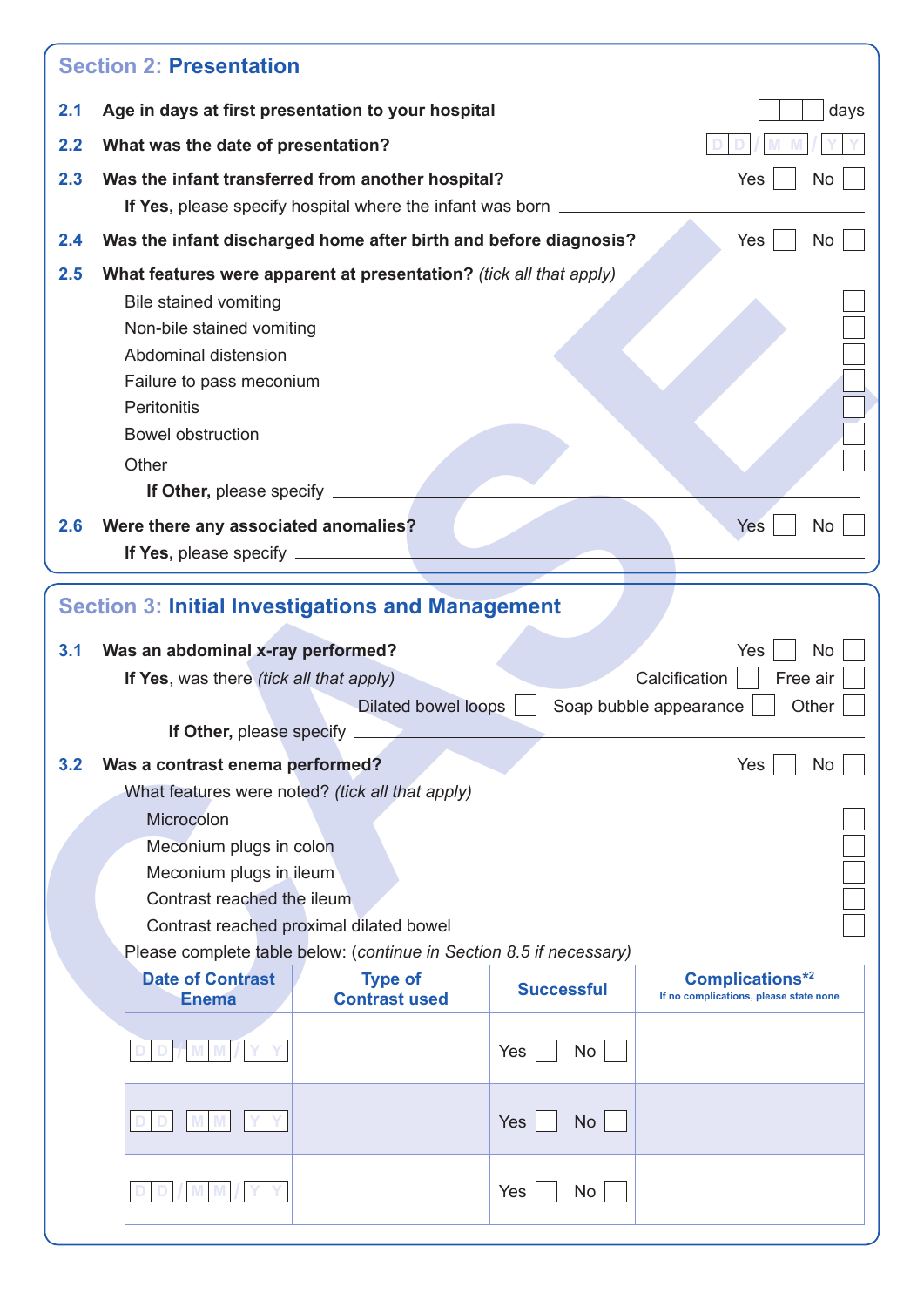| 3.3 | And please complete table below:                  | Did the infant receive enteral N-acetylcysteine before surgery?<br>If Yes, Was N-acetylcysteine successful in disimpacting the terminal ileum? | Yes<br><b>No</b><br>Yes<br><b>No</b>                                   |
|-----|---------------------------------------------------|------------------------------------------------------------------------------------------------------------------------------------------------|------------------------------------------------------------------------|
|     |                                                   | <b>Proximal gastrointestinal</b><br><b>N-acetylcysteine (Nasogastric)</b>                                                                      | <b>Distal gastrointestinal</b><br><b>N-acetylcysteine (Per rectum)</b> |
|     | Number of days used                               |                                                                                                                                                |                                                                        |
|     | Volume (mls)                                      |                                                                                                                                                |                                                                        |
|     | Dilution $(\%)$                                   |                                                                                                                                                |                                                                        |
|     | Frequency (times/day)                             |                                                                                                                                                |                                                                        |
| 3.4 | What was the date of diagnosis of Meconium Ileus? |                                                                                                                                                |                                                                        |

|     | Number of days used                                  |                                                               |           |
|-----|------------------------------------------------------|---------------------------------------------------------------|-----------|
|     | Volume (mls)                                         |                                                               |           |
|     | Dilution (%)                                         |                                                               |           |
|     | Frequency (times/day)                                |                                                               |           |
| 3.4 | What was the date of diagnosis of Meconium Ileus?    |                                                               |           |
|     |                                                      |                                                               |           |
|     | <b>Section 4: Initial Surgery</b>                    |                                                               |           |
| 4.1 | Did the infant have surgery?                         |                                                               | Yes<br>No |
|     | If No, please state reason for not having surgery    |                                                               |           |
|     | Now go to Section 5                                  |                                                               |           |
|     | If Yes, please continue.                             |                                                               |           |
| 4.2 | What was the indication for surgery? (tick one only) |                                                               |           |
|     | Failure of contrast enema                            |                                                               |           |
|     |                                                      | Failure of N-acetylcysteine to disimpact the terminal ileum   |           |
|     | Complication of enema                                |                                                               |           |
|     | <b>Complicated Meconium Ileus</b>                    |                                                               |           |
|     | Other                                                |                                                               |           |
|     | If Other, please specify                             |                                                               |           |
| 4.3 | What was the date of initial surgery?                |                                                               |           |
| 4.4 | What was the infant's weight at time of surgery?     |                                                               |           |
| 4.5 |                                                      | What were the intra-operative findings? (tick all that apply) |           |
|     |                                                      | Meconium obstruction in distal ileum (simple meconium ileus)  |           |
|     | Perforation                                          |                                                               |           |
|     | Atresia                                              |                                                               |           |
|     | <b>Volvulus</b>                                      |                                                               |           |
|     | Meconium peritonitis                                 |                                                               |           |
|     | Meconium pseudocyst                                  |                                                               |           |
|     | Other                                                |                                                               |           |
|     |                                                      |                                                               |           |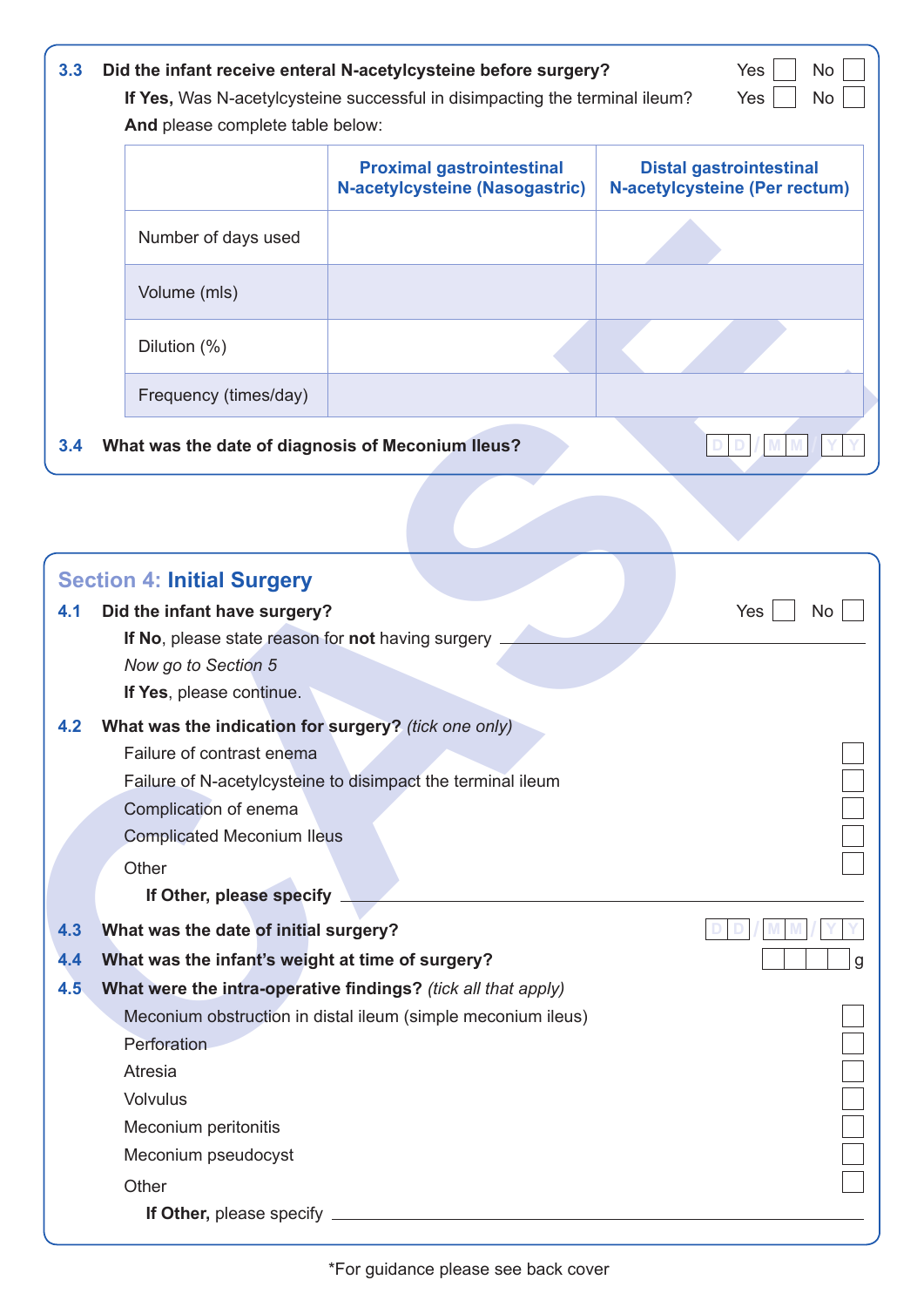| 4.6 |                                                  | What surgical procedure was performed? (tick one only)                    |                                                                        |
|-----|--------------------------------------------------|---------------------------------------------------------------------------|------------------------------------------------------------------------|
|     | Intra-operative enterotomy and bowel irrigation  |                                                                           |                                                                        |
|     |                                                  |                                                                           |                                                                        |
|     | Resection and primary anastomosis                |                                                                           |                                                                        |
|     | Resection and bowel irrigation                   |                                                                           |                                                                        |
|     |                                                  | If So, what irrigation agent was used?                                    |                                                                        |
|     | <b>Resection and Enterostomy</b>                 |                                                                           |                                                                        |
|     | Mikulicz double barrel ileostomy                 |                                                                           |                                                                        |
|     | Santuli procedure                                |                                                                           |                                                                        |
|     | <b>Bishop Koop ileostomy</b>                     |                                                                           |                                                                        |
|     | T-tube ileostomy                                 |                                                                           |                                                                        |
|     | Terminal ileostomy and mucous fistula            |                                                                           |                                                                        |
|     | Loop ileostomy                                   |                                                                           |                                                                        |
|     | Other                                            |                                                                           |                                                                        |
|     | If Other, please specify _____                   |                                                                           |                                                                        |
| 4.7 | Was any small bowel resected?                    |                                                                           | Yes<br>No                                                              |
|     | If Yes, what length of small bowel was resected? |                                                                           |                                                                        |
|     | What length of small bowel is remaining?         |                                                                           |                                                                        |
|     | Proximal                                         |                                                                           |                                                                        |
|     | <b>Distal</b>                                    |                                                                           | cm                                                                     |
|     | Remaining bowel length unknown                   |                                                                           |                                                                        |
|     | Is the Ileocaecal valve still present?           |                                                                           | Yes<br>No                                                              |
| 4.8 |                                                  | Did the infant receive N-acetylcysteine post-operatively?                 | Yes<br>No                                                              |
|     |                                                  | <b>Proximal gastrointestinal</b><br><b>N-acetylcysteine (Nasogastric)</b> | <b>Distal gastrointestinal</b><br><b>N-acetylcysteine (Per rectum)</b> |
|     | Number of days used                              |                                                                           |                                                                        |
|     | Volume (mls)                                     |                                                                           |                                                                        |
|     | Dilution (%)                                     |                                                                           |                                                                        |
|     |                                                  |                                                                           |                                                                        |
|     | Frequency (times/day)                            |                                                                           |                                                                        |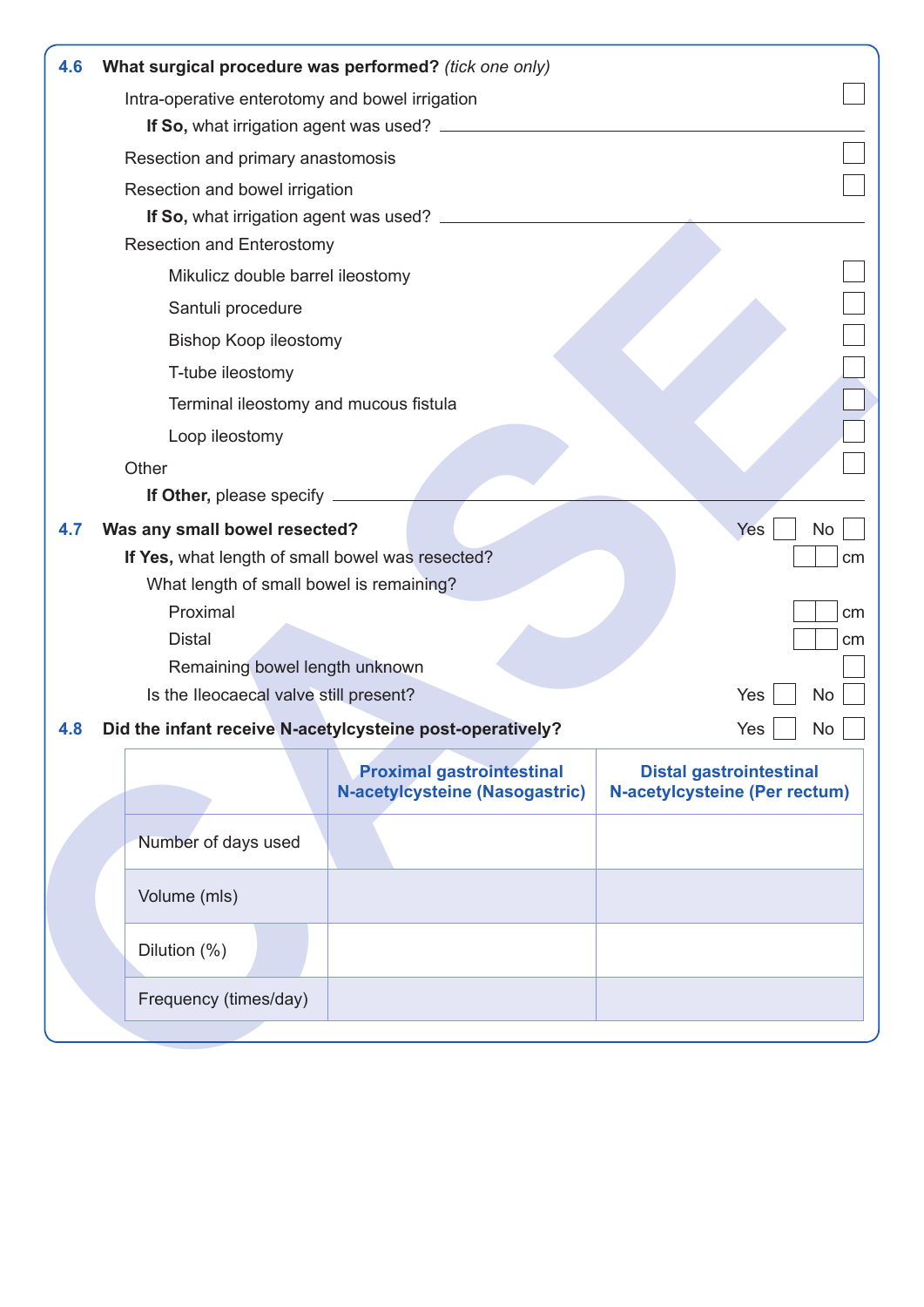|     | Section 5: Feeding at 28 days after surgery/ disimpaction                                                                         |                       |
|-----|-----------------------------------------------------------------------------------------------------------------------------------|-----------------------|
| 5.1 | Was the infant still on parenteral feeds at 28 days?                                                                              | Yes<br>No.            |
| 5.2 | Were enteral feeds started in first 28 days?<br>If Yes, please give date started                                                  | <b>Yes</b><br>No.     |
| 5.3 | Did the infant progress to full enteral feeds in first 28 days?<br>If Yes, please give date started                               | Yes<br>No             |
| 5.4 | Did the infant progress to full oral feeds in first 28 days?<br>If Yes, please give date started                                  | Yes<br><b>No</b>      |
| 5.5 | What type of milk was being given?                                                                                                |                       |
| 5.6 | Were any enteral nutritional supplements given?<br>If Yes, please specify, e.g. carbohydrate, protein, medium chain triglycerides | Yes<br>No             |
| 5.7 | Is the weight at 28 days known?<br>If Yes, please give weight                                                                     | Yes<br><b>No</b><br>a |
|     |                                                                                                                                   |                       |

|     | If Yes, please give date started                                                                                                                                                                        |                  |
|-----|---------------------------------------------------------------------------------------------------------------------------------------------------------------------------------------------------------|------------------|
| 5.4 | Did the infant progress to full oral feeds in first 28 days?<br>If Yes, please give date started                                                                                                        | No<br>Yes        |
| 5.5 | What type of milk was being given? _                                                                                                                                                                    |                  |
| 5.6 | Were any enteral nutritional supplements given?<br>If Yes, please specify, e.g. carbohydrate, protein, medium chain triglycerides                                                                       | Yes<br>No        |
| 5.7 | Is the weight at 28 days known?<br>If Yes, please give weight                                                                                                                                           | <b>No</b><br>Yes |
|     |                                                                                                                                                                                                         |                  |
|     | Section 6: Early Morbidity (28 days post initial surgery /disimpaction)                                                                                                                                 |                  |
| 6.1 | Did the infant develop a wound infection requiring antibiotics?<br>No<br>Yes                                                                                                                            | Not applicable   |
| 6.2 | Did the infant develop an anastomotic leak?<br>Yes<br>No                                                                                                                                                | Not applicable   |
| 6.3 | Did the infant develop an adhesive bowel obstruction?                                                                                                                                                   | Yes<br><b>No</b> |
| 6.4 | Did the infant develop a stoma complication?<br>No<br>Yes<br>If Yes, please tick all that apply<br><b>Necrosis</b><br>Retraction<br>Prolapse<br>Parastomal skin breakdown<br>Parastomal hernia<br>Other | Not applicable   |
| 6.5 | Did the infant develop a further meconium obstruction?                                                                                                                                                  | Yes<br>No        |
| 6.6 | Were there any other early (up to 28 days) complications?                                                                                                                                               | Yes<br>No.       |
| 6.7 | Were any further surgical procedures required in the first 28 days post<br>disimpaction/post surgery?<br>If Yes, please specify                                                                         | Yes<br>No.       |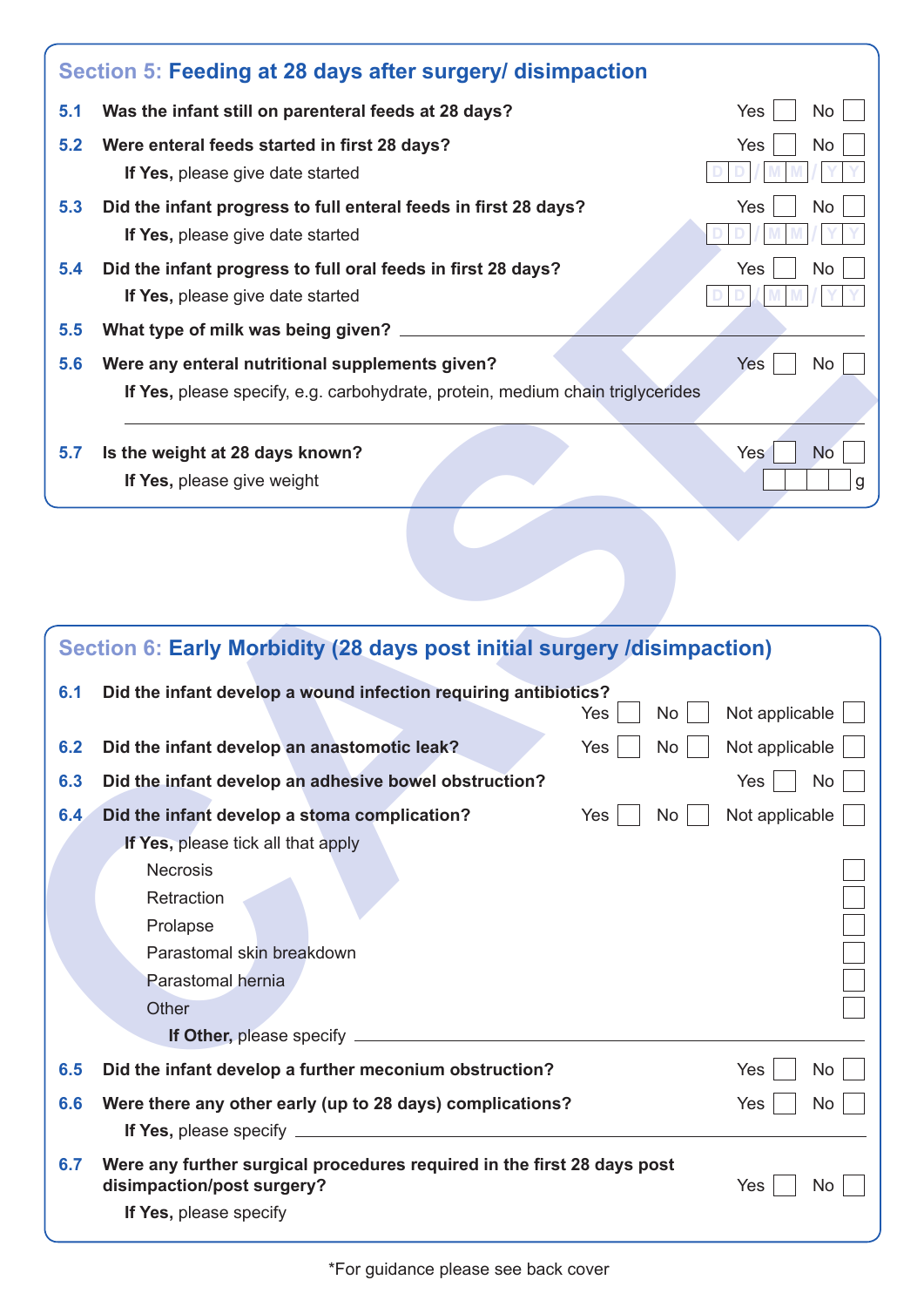| <b>Details of Further Surgical Procedure</b> |
|----------------------------------------------|
|                                              |
|                                              |
|                                              |
|                                              |

|     | <b>Section 7: Tests for Cystic Fibrosis</b>                                         |                         |
|-----|-------------------------------------------------------------------------------------|-------------------------|
| 7.1 | Did the infant have newborn IRT (Immunoreactive Trypsin) screening for              |                         |
|     | cystic fibrosis?                                                                    | <b>No</b><br>Yes        |
|     | If Yes, did it confirm cystic fibrosis?                                             | Yes<br><b>No</b>        |
| 7.2 | Did the infant have DNA testing for common CFTR (cystic fibrosis                    |                         |
|     | transmembrane conductance regulator) gene mutations?                                | <b>Yes</b><br><b>No</b> |
|     | If Yes, was a recognised CFTR gene mutation identified?                             | Yes<br><b>No</b>        |
|     | If Yes, what was the genotype? (tick one only)                                      |                         |
|     | F508/F508#                                                                          |                         |
|     | F508/other                                                                          |                         |
|     | other/other                                                                         |                         |
| 7.3 | Did the infant have a sweat test performed?                                         | Yes<br>No               |
|     | If Yes, did it confirm cystic fibrosis?                                             | Yes<br><b>No</b>        |
|     |                                                                                     |                         |
|     | <b>Section 8: Other information</b>                                                 |                         |
| 8.1 | Has the infant been discharged home?                                                | Yes<br><b>No</b>        |
|     | If Yes, specify date of discharge                                                   |                         |
| 8.2 | Has the infant been discharged to another hospital?                                 | Yes<br>No               |
|     | If Yes, please give name of hospital                                                |                         |
|     | Name of responsible consultant.                                                     |                         |
|     | Date of transfer                                                                    |                         |
| 8.3 | Did this infant die?                                                                | No<br>Yes               |
|     | If Yes, please give date of death                                                   |                         |
|     | Cause of death as stated on the death certificate (please state if not known)       |                         |
| 8.4 | Were the parents given any of the following? (tick all that apply)                  |                         |
|     | In-hospital produced information leaflets                                           |                         |
|     | Contact details for support groups                                                  |                         |
|     |                                                                                     |                         |
|     |                                                                                     |                         |
|     | Information leaflets for support groups<br>Offer of Genetic Counselling appointment |                         |